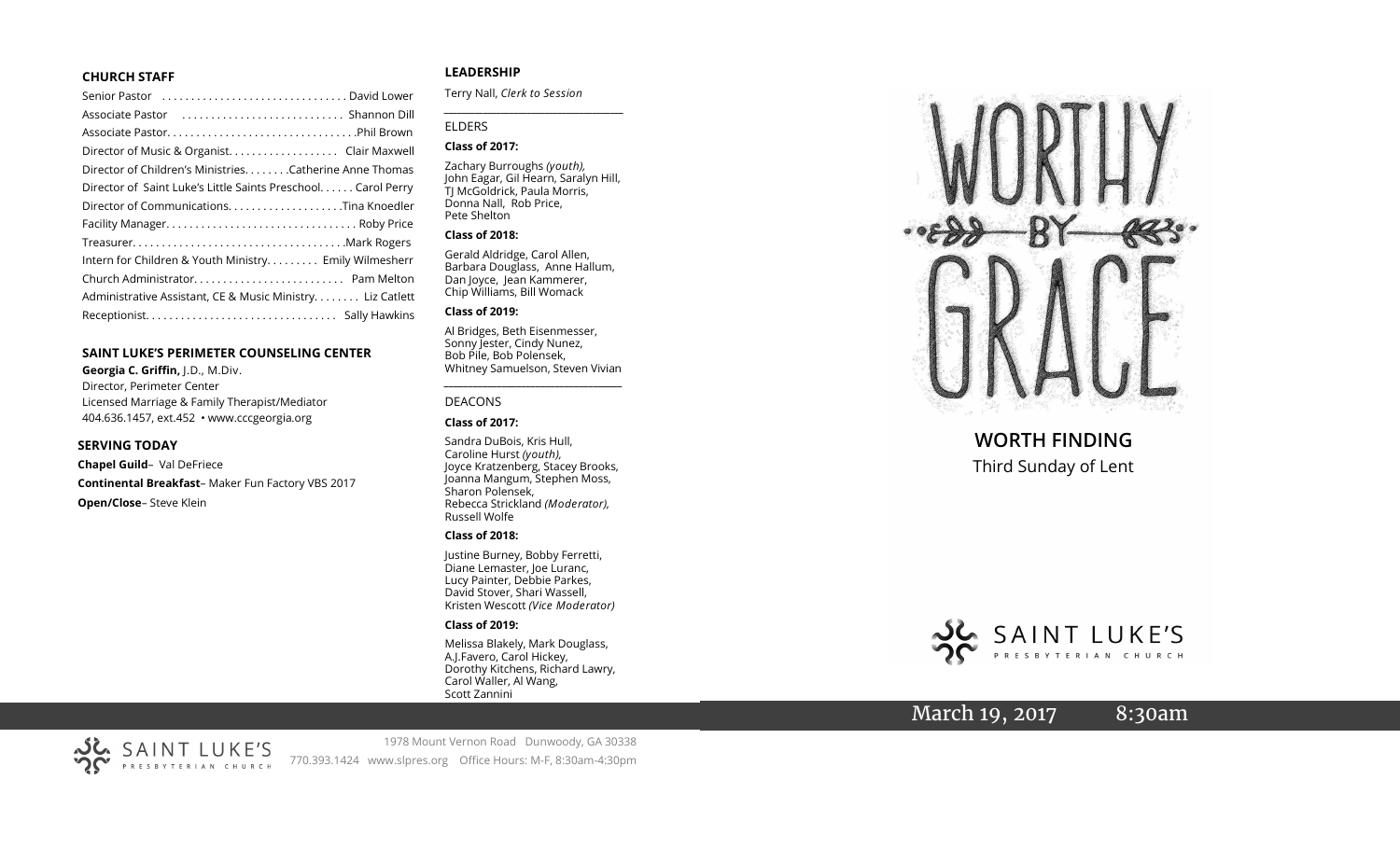

1978 Mount Vernon Road • Dunwoody, Georgia 30338 770.393.1424 • www.slpres.org

# **March 19, 2017**

Third Sunday of Lent

**Liturgical Color:** Purple *Purple marks the seasons of penitence and preparation, Lent and Advent.*

# **SUNDAY SCHEDULE**

8:30am Chapel Communion Service 9:30am Sunday School 11:00am Sanctuary Worship Service *Nursery available at all services & Sunday School.* 

# MISSION

Responding to God's call and empowered by the Holy Spirit, we invite all to join us in knowing, serving, and sharing Jesus Christ here and around the world.

VISION

To be a beacon of faith, hope, and love– every member an active disciple in Christ's ministry.

# **WELCOME, GUESTS!**

We are delighted you are worshipping with us.

**DURING** the Welcome, please print the requested information on the Friendship Pad and pass the Friendship Pad down the pew.

**AFTER** the worship service, please join us outside the Chapel where our Pastors will be available to answer questions and provide you with a loaf of freshly-baked bread.

**FOR MORE** information about our programs, ministries or membership, please contact one of our Pastors at 770.393.1424, or visit our website: slpres.org.

# **THAT ALL MAY WORSHIP**

**ASSISTIVE** hearing devices, large print hymnals, large print bulletins and back cushions are available. Please contact an usher for further assistance. **CHILDREN'S WORSHIP** notebooks

and activity sheets are available on the table just outside the Chapel doors. For your convenience, there is a Family Restroom located in the hallway of the administrative offices, on the first floor, near the main lobby.

**MARRIAGE ENRICHMENT GROUP (MEG)** — This group will meet tonight, Sunday, March 19 at 5pm in the Finch Room # 203. See you then.

**OWLS MEET IN PURSUIT OF TRIVIA**—loin the OWLS for trivia on Tuesday, March 28 at 11:30am. Our own Ron Valdes will share some interesting trivia with the group. Please sign up on the sign up sheet in the lobby.

**HABITAT UPDATE 2017**—Saturday, March 18, there is work for everyone! Sign up! Don't miss out on the fun and the learning! If working at the site doesn't work for you, consider providing in Guatemala to build stoves, visit schools and breakfast for one of the Saturdays. We will have the usual car pool arrangement. If you want a ride or you want to be a driver, meet at the church parking lot (Manhasset Street) in time for a 7am departure. The day starts at 7:30am and ends at 2:30pm. Each person must sign up by the Wednesday of the week in which the work Saturday occurs by logging onto the Atlanta Habitat Volunteer Hub Site.

www.stlukes.atlantahabitat.volunteerhub.com.

# **PW HOPS INTO ACTION FOR CHRIS KIDS**—

Your support brings Easter joy to some very special children and young adults. CHRIS Kids provides a safe environment and support for individuals who are homeless; in foster care; suffering from trauma or rejection; struggle with mental health issues; involved in juvenile justice; or have been victimized.

There are 4 ways to participate: 1) Pick up a bag from the table in the lobby and return by April 1. 2) Grab the Wish List, it lists a variety of items the organization needs. New or very gently used items are appreciated. 3) Make a monetary contribution to help sustain this life-changing organization; checks should be made to PW and write CHRIS Kids in the memo line. 4) On April 9, 12:30-2pm, meet us in the

Parlor to put the final touches on the bags. For questions or information, please contact Faye Cashwell at [faye@cashwellhome.com](mailto:faye@cashwellhome.com) or 770.409.1960.

**FAITH AND FILM WAS POSTPONED**—Faith and Film will resume in May where the group will view *Homeless to Harvard* and then in June they will view *The Martian*.

**COOL MOUNTAINS OF GUATEMALA**—In the middle of Atlanta's summer heat, please join our Mission Team on its' summer mission plant trees with Mayan farmers. AIR-Guatemala is a long time partner with Saint Luke's and will handle ALL of the details except airline flights. Dates are June 4-10 and we need to know ASAP if you plan to attend. Please contact Anne.Hallum@AIRGuatemala.org for more info. We will share our faith by planting HOPE.

**MEXICO MISSION TRIP**—July 9-15, Make plans to be a part of our annual mission trip to the Yucatan Peninsula of Mexico! We will work with an amazing Presbyterian church to help them expand their growing church facility. We stay in a great little hotel, eat yummy food, and share in the joy and fellowship of serving together! This experience is open to all church members ages  $6<sup>th</sup>$  grade & up! We fly in/out of Cancun. Here is the link to sign-up: [http://](http://slpres.org/2017-mexico-trip-registration/) [slpres.org/2017](http://slpres.org/2017-mexico-trip-registration/)-mexico-trip-registration/. Please contact Shannon Dill for more information at shannondill@slpres.org.

**THORNWELL MISSION TRIP**—The dates are set! July 20-22. The cost per adult is \$160; youth are supported by the proceeds from Tartan Trot. This year we will have to limit our size to 50 volunteers. Questions or to reserve your spot for this amazing mission trip, contact Sally Shelton at sshelton@cwtvacations.com or 770.396.5156.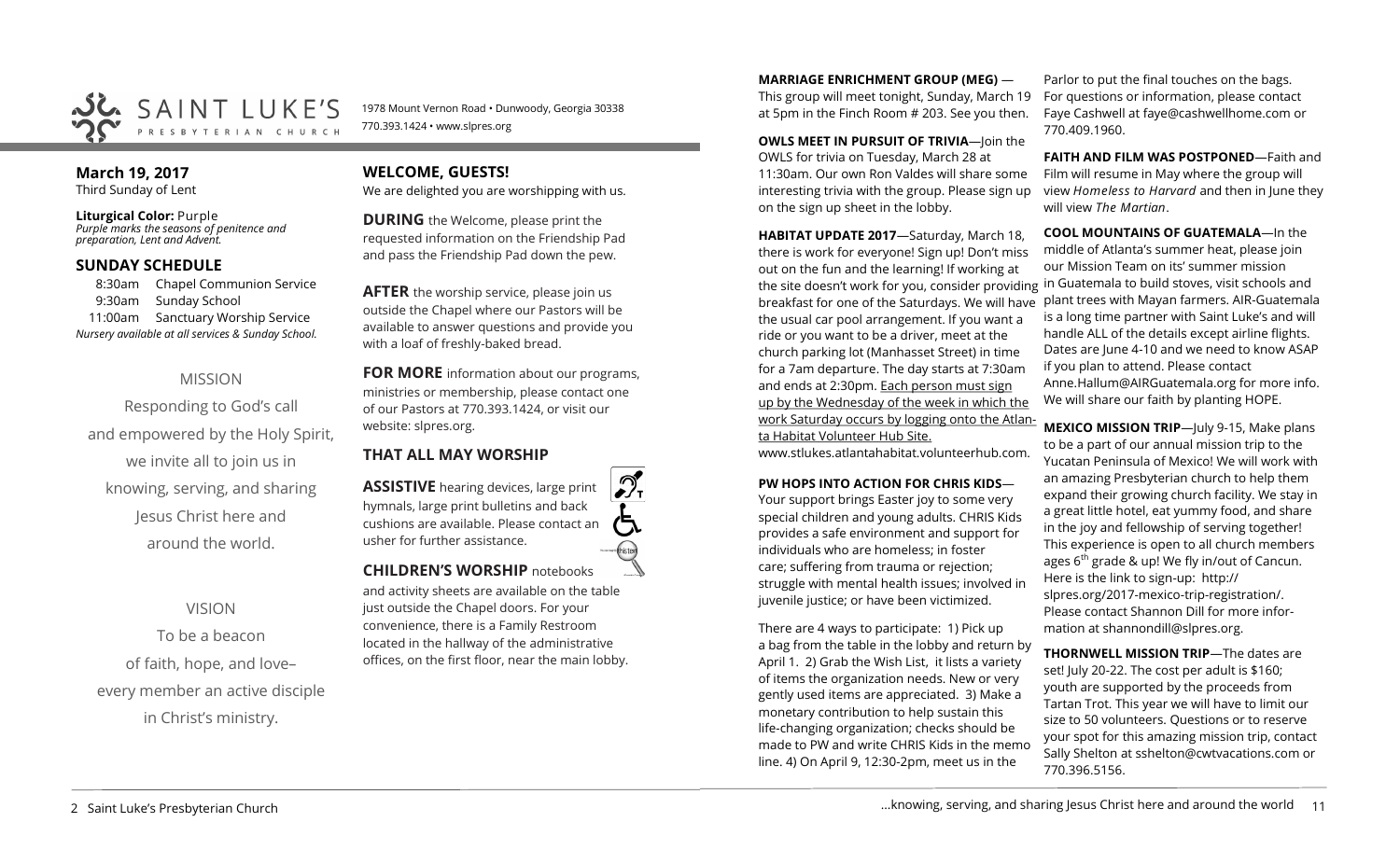# YOUTH MINISTRY

**Phil Brown philbrown@slpres.org / 770.393.1424 ext. 238 Emily Wilmesherr emilywilmesherr@slpres.org/ 770.393.1424 ext. 234**   $\_$  ,  $\_$  ,  $\_$  ,  $\_$  ,  $\_$  ,  $\_$  ,  $\_$  ,  $\_$  ,  $\_$  ,  $\_$  ,  $\_$  ,  $\_$  ,  $\_$  ,  $\_$  ,  $\_$  ,  $\_$  ,  $\_$  ,  $\_$  ,  $\_$  ,  $\_$ 

# **YOUTH SUNDAY SCHOOL**

Join us from 9:30-10:30am in the Youth Room.

# **YOUTH GROUP**

High School youth meets from 6-7:30pm at the Troha home and dinner is provided. Middle School youth meet from 4-5:30pm in the Great Hall and snacks are provided.

# **HIGH SCHOOL BREAKFAST**

Next Tuesday, March 21 at 7am. Jett Ferry Chick-fil-A

# **SUMMER TRIPS**

Spots Open: We still have spots left on all trips. Let us know by March 22 if your are interested in going.

Adults: We need adults for all trips. Please speak with Phil if you can come along with the youth on any trip.

Summer Trip Forms: Your forms are due! Please get them in ASAP. Montreat and Massanetta trips forms need to be in by March 20 so we can avoid a price increase.

# **VIDEO RECORDING**

Seeking interested youth who may want to help video during the 11am service. No experience necessary. Email Roby Price is you would like more details. robyprice@slpres.org.

# **MARK YOUR CALENDARS**

Youth Sunday is April 30

# MUSIC MINISTRY

**Clair Maxwell clairmaxwell@slpres.org / 770.393.1424 ext. 227**  \_\_\_\_\_\_\_\_\_\_\_\_\_\_\_\_\_\_\_\_\_\_\_\_\_\_\_\_\_\_\_\_\_\_\_\_\_\_\_\_\_\_\_\_\_\_\_\_\_\_\_\_\_\_\_\_\_\_\_\_\_\_\_\_\_\_\_\_\_\_\_\_\_\_\_\_\_\_\_\_\_\_\_\_\_\_\_\_\_\_\_\_\_\_\_\_\_\_\_\_

# **CHOIR REHEARSALS ON WEDNESDAYS:**

5:00-5:45pm Cherub Choir, *Ages 4-5, Kelly Sloan, Director.*  5:00-5:45pm Westminster Choir, *Grades 1-5, Clair Maxwell, Director.*  6:30-7:20pm Festival Ringers, *Youth & Adults, Clair Maxwell, Director* 7:30-9:00pm Chancel Choir, *Youth & Adults, Clair Maxwell, Director* 

# **MARK YOUR CALENDARS**

Chastain at Saint Luke's– April 30, 6:30pm

# **In Preparation for Worship**

"Now love's the only thing that's free. We must take it where it's found. Pretty soon it may be costly." *~Tracy Chapman*

**Prelude** What Wondrous Love Is This *arr. Craig Phillips*

# **Welcome**

# **Call to Worship\*** From Psalm 121

Leader: I lift up my eyes to the hills– from where will my help come?

- **People: My help comes from the Lord, who made heaven and earth.**
- Leader: The One who keeps you will not slumber or sleep.
- **People: The Lord is your keeper; your shade at your right hand.**
- Leader: The sun shall not strike you by day, nor the moon by night.

**People: The Lord will keep your going and coming in from this time on forevermore.**

**Hymn #415\*** Come, Ye Sinners Poor and Needy *RESTORATION*

# **Call to Confession\***

Leader: The Lord be with you. **People: And also with you.** Leader: Let us pray.

# **Prayer of Confession\***

# **Merciful God,**

**we confess that we have strayed from Your ways. Like the Prodigal Son, we have wasted our inheritance. You gave us the earth for our home, but we squander its resources. You gave us neighbors to love, but we prefer ourselves. You gave us commandments by which we could flourish, but we break them and forsake Your love. Draw our wandering hearts back to You that we may find freedom in obedience to Your love. Through Christ our Lord we pray…**(*time for silent confession)* Leader: Lord, in Your mercy,

**People: Hear our prayer. Amen.**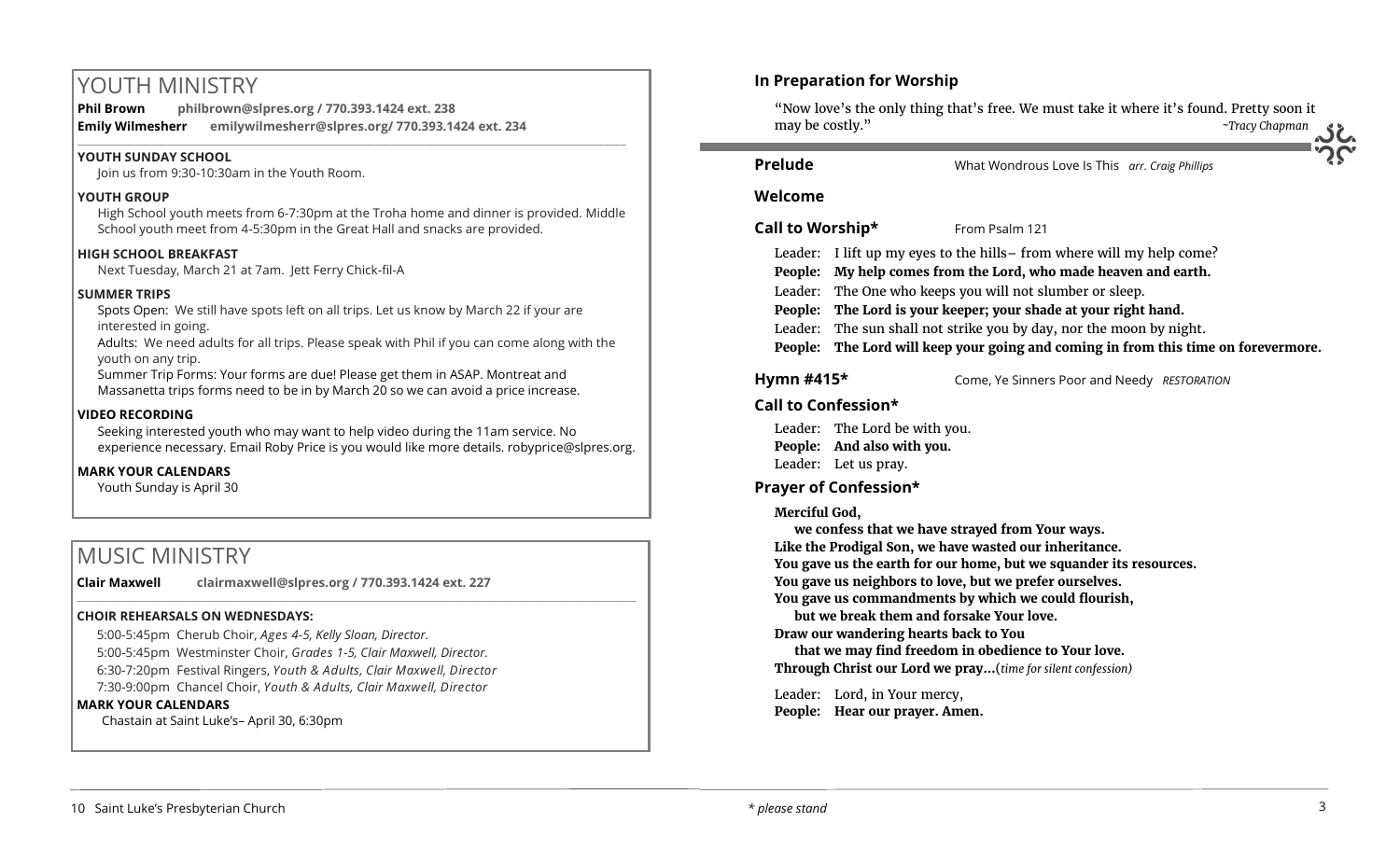# **Assurance of Forgiveness\***

**Song of Praise\*** In My Life Lord, Be Glorified *LORD BE GLORIFIED* 

**In my life, Lord, be glorified; be glorified. In my life, Lord, be glorified today.** *(Stanza 1, Hymn 468)*

# **Passing of the Peace of Christ\***

Leader: May the peace of Christ be with you. **People: And also with you.** 

# **Prayer for Illumination**

**Scripture Lesson** Luke 15:1-32, *page 78-79 of the New Testament* 

Leader: The Word of the Lord. **People: Thanks be to God.**

# **Tell Us Our Story Emily Wilmesherr Emily Wilmesherr**

*Children are always welcome to stay in worship. If preferred, parents may take their child(ren) to the nursery.*

**Sermon** Phil Brown

**Hymn #418\*** Softly and Tenderly Jesus Is Calling *SOFTLY AND TENDERLY*

**Affirmation of Faith\*** Nicene Creed

**We believe in one God, the father, the Almighty, maker of heaven and earth of all that is, seen and unseen. We believe in one Lord, Jesus Christ, the only Son of God, eternally begotten of the Father, God from God, Light from Light, true God from true God, begotten, not made, of one Being with the father; through him all things were made. For us and for our salvation he came down from heaven, was incarnate of the Holy Spirit and the Virgin Mary and became truly human. For our sake he was crucified under Pontius Pilate; he suffered death and was buried.**

# ADULT MINISTRY

**Shannon Dill shannondill@slpres.org / 770.393.1424 ext. 229**   $\_$  ,  $\_$  ,  $\_$  ,  $\_$  ,  $\_$  ,  $\_$  ,  $\_$  ,  $\_$  ,  $\_$  ,  $\_$  ,  $\_$  ,  $\_$  ,  $\_$  ,  $\_$  ,  $\_$  ,  $\_$  ,  $\_$  ,  $\_$  ,  $\_$  ,  $\_$ 

# **ADULT SUNDAY SCHOOL**

Classes meet between the worship services, 9:30-10:30am. Descriptions of current groups are available on our website (slpres.org) or http://bit.ly/AdultSundaySchool. Please join us!

# **FRIDAY MORNING MEN'S BIBLE STUDY**

Fellowship and Bible study every Friday from 6:40-8am in the Parlor with Dan Joyce.

# **DISCIPLE SERIES**

The final study in the Series, *Christian Believer,* focuses on essential doctrines of the Christian faith and makes connections between the doctrine and daily living. Classes are Tuesdays, 7-9pm.

# **BIBLE STUDY: "WAYFARERS"**

Come join David, Shannon or Phil as this week's preacher leads a study of the scripture for the upcoming Sunday's worship. Meet on Wednesdays at 10am in the church library.

# S P L A S H ! CHILDREN'S MINISTRIES

**Catherine Anne Thomas cathomas@slpres.org / 770.393.1424 ext. 228 \_\_\_\_\_\_\_\_\_\_\_\_\_\_\_\_\_\_\_\_\_\_\_\_\_\_\_\_\_\_\_\_\_\_\_\_\_\_\_\_\_\_\_\_\_\_\_\_\_\_\_\_\_\_\_\_\_\_\_\_\_\_\_\_\_\_\_\_\_\_\_\_\_\_\_\_\_\_\_\_\_\_\_\_\_\_\_\_\_\_\_\_\_\_\_\_\_\_\_\_\_\_\_\_\_\_\_** 

# **EASTER EGG HUNT AND FELLOWSHIP BRUNCH**

There is a new time format for this year's egg hunt and brunch. On Palm Sunday, Apr. 9, a fellowship brunch will be held in between services beginning at 9:30am. The egg hunts will take place during this time, as well. There are three different egg hunts which are divided into age ranges. Please join us for an intergenerational fun filled morning!

# **MAKER FUN FACTORY**

Get Geared Up for Vacation Bible School! The opening whistle will sound on Monday, June 12 and the gates close on Thursday, June 15. On line registration via the Saint Luke's website is open and there is a discount if you register before April 15. Also, this Sunday, volunteer sign up sheets will be in the lobby!

# **SAINT LUKE'S WELCOME WAGON**

We are seeking individuals to join the Children's Ministries Welcome Wagon Hospitality ministry on Sunday mornings. It's fun, easy and a great way to get to know families with children at Saint Luke's. Please email to cathomas@slpres.org and say "Sign me up!"

# **FAITHFUL FRIENDS**

Please consider signing up for this wonderful and fulfilling ministry. Here is the link to sign up: [https://m.signupgenius.com/#!/showSignUp/20F0444A9AF2FA13](https://m.signupgenius.com/#!/showSignUp/20F0444A9AF2FA13-faithful3)-faithful3 .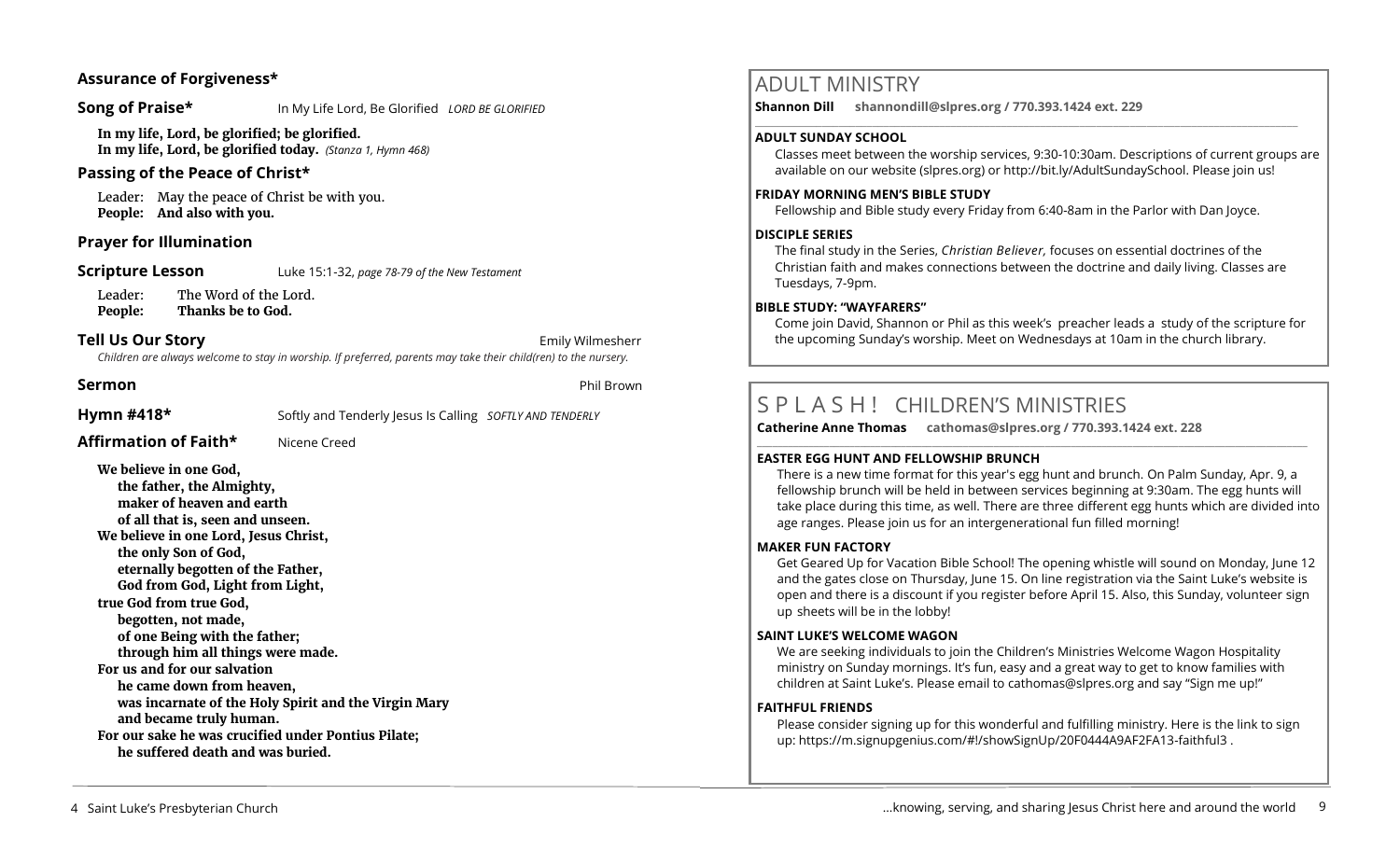# 2017 LENT AND HOLY WEEK, "WORTHY BY GRACE"

| Date     | <b>Occasion</b> | Text             | <b>Theme</b>        | <b>Services</b> |
|----------|-----------------|------------------|---------------------|-----------------|
| March 19 | Third Lent      | Luke 15:1-32     | Worth Finding       | 8:30am/11am     |
| March 26 | Fourth Lent     | Luke 16:19-31    | Worth Sharing       | 8:30am/11am     |
| April 2  | Fifth Lent      | Luke 18:31-19:10 | Worth Relating      | 8:30am/11am     |
| April 9  | Sixth Lent      | Luke 19:29-44    | Worth Following     | 8:30am/11am     |
| April 13 | Maundy Thursday | Luke 22:1-27     | Worth Remembering   | 7pm             |
| April 14 | Good Friday     | Luke 23:32-47    | Worth Dying         | 7 <sub>pm</sub> |
| April 16 | Easter Sunday   | Luke 24:1-12     | <b>Worth Saving</b> | 7am/8:30am/11am |

Throughout the season of Lent, we encourage you to adopt a daily devotional practice. We suggest that you sign up for "d365," a daily devotional which can be delivered each day. Go to<http://d365.org> to sign up or for more information.

# NEW MEMBER CLASSES

The remaining dates for the new member classes are: March 19 and March 26 in the Session Room from 9:30-10:30am.

On March 12– We covered "Who Presbyterians Are" March 19- "What Presbyterians Do" March 26– "What Saint Luke's Presbyterians Are and Do"

Even if you missed last week, come join us to get connected and learn what this marvelous congregation is all about!

Please contact David Lower, davidlower@slpres.org or Shannon Dill, shannondill@slpres.org. for more information or with any questions you may have.

# SAINT LUKE'S STEPHEN MINISTRIES

Due West UMC & Cobb Sr. Services invite you for: "A Day with Teepa Snow: Today's Voice for Dementia", Friday, March 31, 8:30am - 4pm, FLC

> Due West United Methodist Church 3956 Due West Road, Marietta, GA 30064

This is a Free event open to family caregivers and professional caregivers. Teepa Snow is a renowned *Positive Approach T*o *Care* educator and trainer.

Nicene Creed *(continued)* **On the third day he rose again in accordance with the Scriptures; he ascended into heaven and is seated at the right hand of the Father. He will come again in glory to judge the living and the dead, and his kingdom will have no end. We believe in the Holy Spirit, the Lord, the giver of life, who proceeds from the Father and the Son, who with the Father and the Son is worshiped and glorified, who has spoken through the prophets. We believe one catholic and apostolic church. We acknowledge one baptism for the forgiveness of sins. We look for the resurrection of the dead, and the life of the world to come. Amen.**

# **Prayers of the People The Lord's Prayer**

**Our Father who art in heaven, hallowed be thy name, thy kingdom come, thy will be done, on earth as it is in heaven. Give us this day our daily bread. and forgive us our debts, as we forgive our debtors. and lead us not into temptation, but deliver us from evil. For Thine is the kingdom, and the power and the glory, forever. Amen.**

# **Offering Invitation**

*Giving is a tangible sign of worship. If you give electronically, there is a blue, laminated, electronic giving card in the pew rack to place in the offering plate as it is passed.* 

**Offertory** Adagio *Craig Phillips*